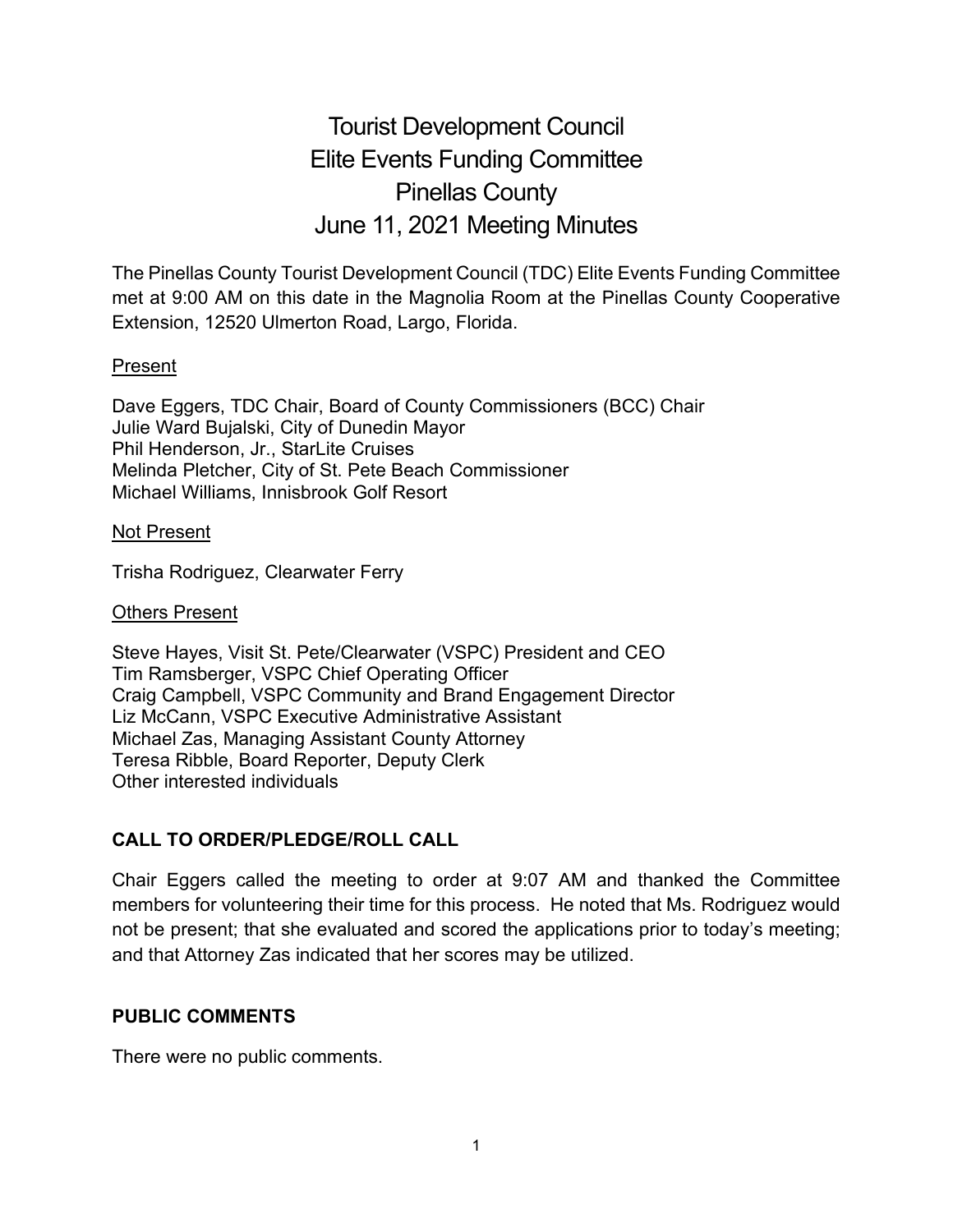# **COUNTY ATTORNEY REPORT**

No report was provided by the County Attorney.

# **APPLICATION REVIEW – ELITE EVALUATION COMMITTEE**

Mr. Ramsberger explained that the scoring recommendations determined today will be presented to the full TDC; and that the recommendations of the TDC will be presented to the BCC for final funding approval.

#### Fast Track Applications

Mr. Ramsberger related that the following applications qualify for the Fast Track provision; and that these events have been funded for at least the last five years:

Valspar Championship (funding request: \$125,000) Clearwater Beach Day & Outback Bowl (funding request: \$75,000) Pier 60 Sugar Sand Festival (funding request: \$75,000) Hooters Clearwater Offshore Nationals (funding request: \$75,000) Clearwater Jazz Holiday (funding request: \$75,000) 28th Annual Fall King of the Beach (funding request: \$25,000)

Mr. Williams noted that he would not score the Valspar Championship Event due to a conflict of interest and, in accordance with the provisions of the Standards of Conduct Law, a Memorandum of Voting Conflict form has been filed and made a part of the record; whereupon, Mr. Henderson moved, seconded by Mayor Bujalski, that the applications stated be approved for evaluation bypass consideration. Upon call for the vote, the motion carried unanimously.

## Category One Events

PELICAN LPGA WOMEN'S CHAMPIONSHIP (FUNDING REQUEST: \$125,000)

In response to queries by members, Outlyr Vice President Kyle Draper elaborated on the event's marketing plan, estimated attendance, preliminary ticket sales, and charitable donations, and noted that the typical commitment from the LPGA is on a three-year basis.

Upon Chair Eggers' call for scoring the November 2021 event, the members responded as follows: Chair Eggers, 750; Mr. Henderson, 795; Ms. Pletcher, 750; Mayor Bujalski, 750; Mr. Williams, 750; and Ms. Rodriguez, 705. Mr. Campbell tabulated the numbers and announced an average score of 750.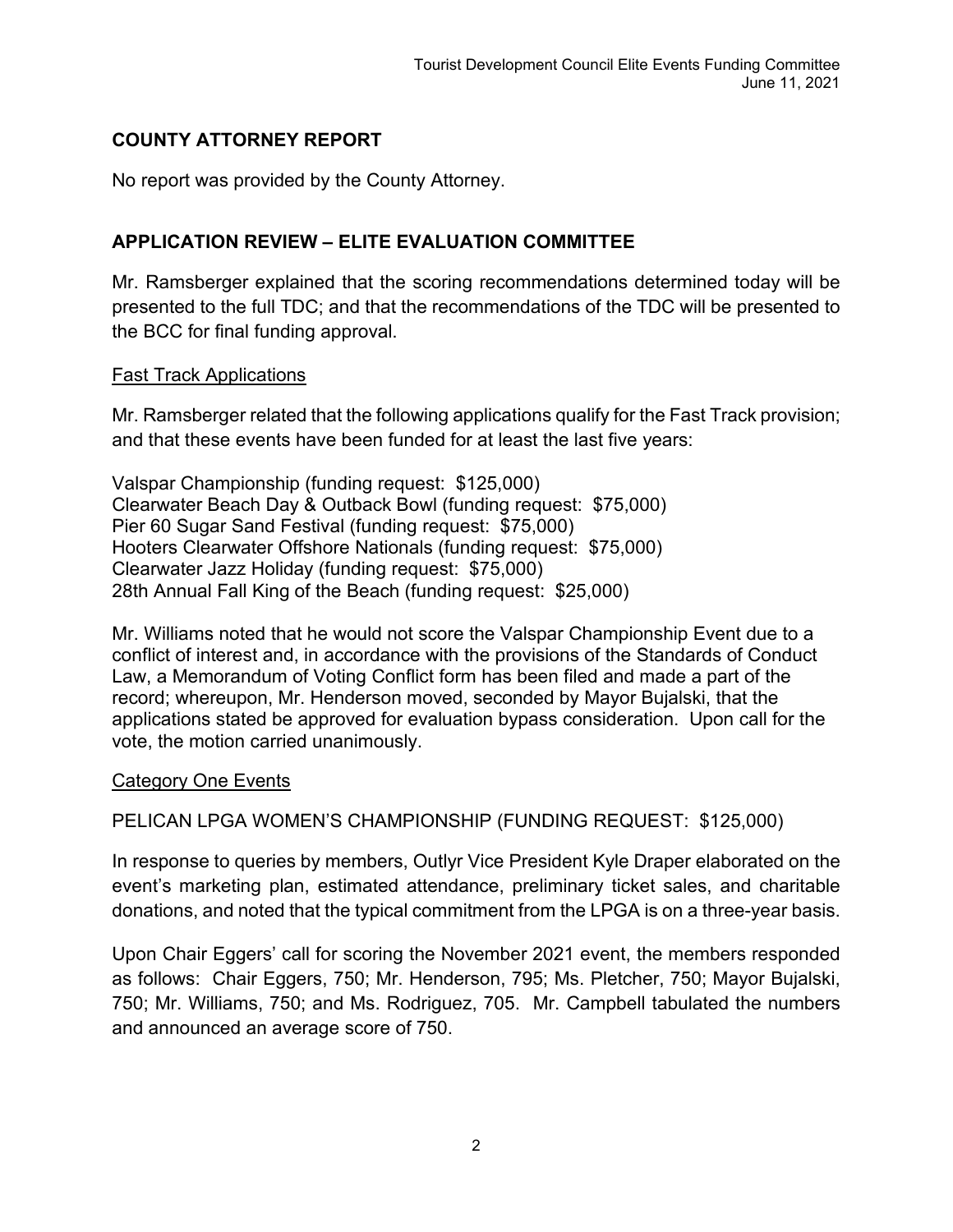## Category Two Events

ENCHANT CHRISTMAS ST. PETERSBURG (FUNDING REQUEST: \$75,000)

Responding to queries by Messrs. Henderson and Williams, Enchant Christmas St. Petersburg General Manager Nancy Hutson discussed community support, total attendees at last year's event, and anticipated attendance this year.

Upon Chair Eggers' call for scoring the December 2021 event, the members responded as follows: Chair Eggers, 800; Ms. Pletcher, 775; Mayor Bujalski, 700; Mr. Williams, 775; Mr. Henderson, 805; and Ms. Rodriguez, 930. Mr. Campbell tabulated the numbers and announced an average score of 797.5.

#### DR. MARTIN LUTHER KING JR. PARADE WEEKEND (FUNDING REQUEST: \$75,000)

In response to a query by Mr. Henderson, Advantage Village Academy Office Manager Anthony Hart explained that event sponsors are promoted online and during the parade; that VSPC would have the opportunity to provide a float for the parade; and that banners for each sponsor are located along the parade route.

Upon Chair Eggers' call for scoring the January 2022 event, the members responded as follows: Chair Eggers, 750; Mayor Bujalski, 850; Mr. Williams, 775; Mr. Henderson, 705; Ms. Pletcher, 750; and Ms. Rodriguez, 740. Mr. Campbell tabulated the numbers and announced an average score of 761.7.

ST PETE PRIDEFEST AND PARADE (FUNDING REQUEST: \$75,000)

St Pete Pride representative Tiffany Freisberg introduced herself and noted that next year will mark 20 years for the event.

Upon Chair Eggers' call for scoring for the June 2022 event, the members responded as follows: Chair Eggers, 800; Mr. Williams, 800; Mr. Henderson, 775; Ms. Pletcher, 825; Mayor Bujalski, 1000; and Ms. Rodriguez, 925. Mr. Campbell tabulated the numbers and announced an average score of 854.2.

#### Category Three Events

DTSP SONGWRITERS FESTIVAL (FUNDING REQUEST: \$25,000)

Responding to queries by Messrs. Henderson and Williams, Cox Media Group Tampa Director of Branding and Programming Dan Connelly discussed sponsorship benefits and the increase in room night projections over last year's event.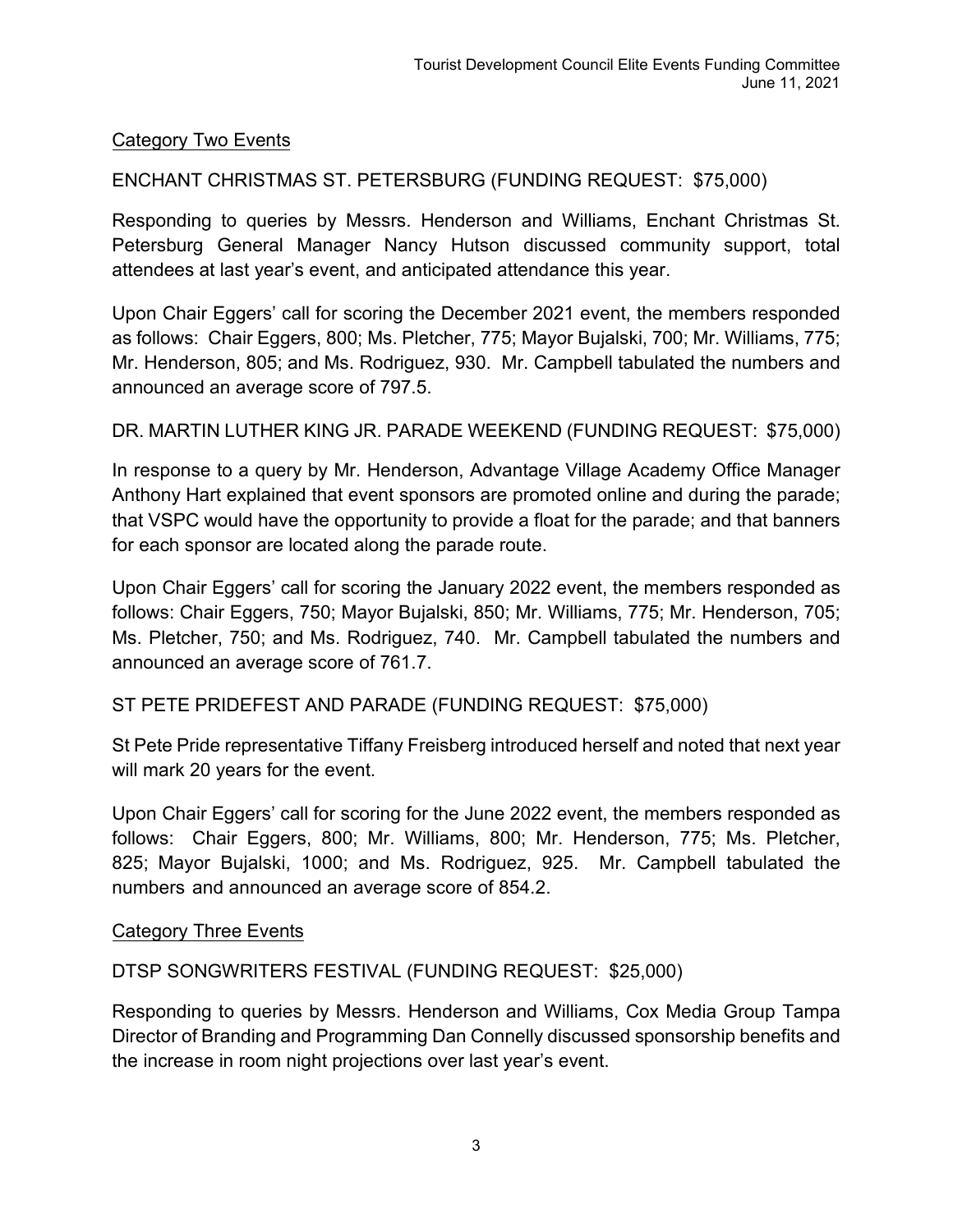Upon Chair Eggers' call for scoring for the November 2021 event, the members responded as follows: Chair Eggers, 725; Mr. Henderson, 735; Ms. Pletcher, 750; Mayor Bujalski, 650; Mr. Williams, 750; and Ms. Rodriguez, 805. Mr. Campbell tabulated the numbers and announced an average score of 735.8.

12TH ANNUAL SANDING OVATIONS MASTERS CUP (FUNDING REQUEST: \$25,000)

City of Treasure Island Assistant Parks and Recreation Director Justin Tramble introduced himself and noted that the event is international and held on the beach at Treasure Island.

Upon Chair Eggers' call for scoring for the November 2021 event, the members responded as follows: Chair Eggers, 750; Ms. Pletcher, 800; Mayor Bujalski, 850; Mr. Williams, 850; Mr. Henderson, 865; and Ms. Rodriguez, 905. Mr. Campbell tabulated the numbers and announced an average score of 836.7.

ST. PETE BIKEFEST (FUNDING REQUEST: \$25,000)

OCC Roadhouse and Museum Manager Keith Overton introduced himself and provided historical and economic impact information.

Upon Chair Eggers' call for scoring for the November 2021 event, the members responded as follows: Chair Eggers, 900; Mayor Bujalski, 850; Mr. Williams, 800; Mr. Henderson, 850; Ms. Pletcher, 900; and Ms. Rodriguez, 900. Mr. Campbell tabulated the numbers and announced an average score of 866.7.

GASPARILLA BOWL (FUNDING REQUEST: \$25,000)

In response to a request by Chair Eggers, ESPN Events – Gasparilla Bowl Executive Director Scott Glaser addressed how the event benefits various local charitable organizations.

Upon Chair Eggers' call for scoring for the December 2021 event, the members responded as follows: Chair Eggers, 800; Mr. Williams, 900; Mr. Henderson, 735; Ms. Pletcher, 825; Mayor Bujalski, 775; and Ms. Rodriguez, 680. Mr. Campbell tabulated the numbers and announced an average score of 785.8.

FESTIVALS OF SPEED (FUNDING REQUEST: (\$25,000)

Responding to queries by Mr. Henderson, Festivals of Speed Founder and CEO Joe Sabatini indicated that the event will be marketed outside of Pinellas County; that VSPC's logo can be present on all promotional items; and that free tickets and sponsorships are given to charities and businesses.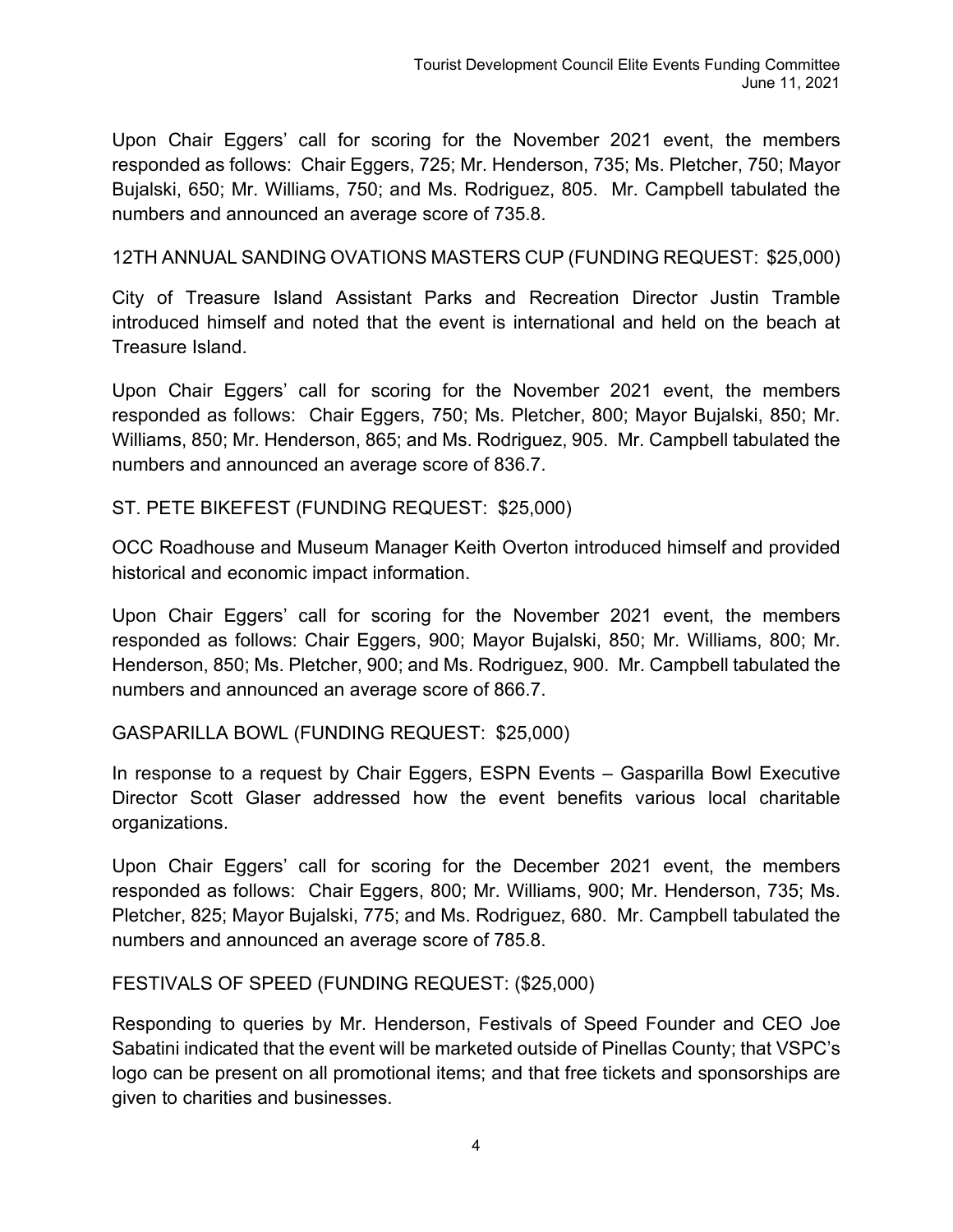Upon Chair Eggers' call for scoring for the January 2022 event, the members responded as follows: Chair Eggers, 750; Mr. Williams, 800; Ms. Pletcher, 775; Mayor Bujalski, 650; Mr. Henderson, 805; and Ms. Rodriguez, 830. Mr. Campbell tabulated the numbers and announced an average score of 768.3.

DUNEDIN HIGHLAND GAMES AND FESTIVAL (FUNDING REQUEST: \$25,000)

Mr. Ramsberger, with input by Attorney Zas, related that this event qualifies as either a Category Three or as a cultural vendor under Category Four; that consideration under Category Four is advantageous to the applicant since there is no room night requirement; and that, in this case, staff placed the application into Category Three.

Following discussion, Chair Eggers' indicated that there is consensus among the members to score the application under Category Three; whereupon, Dunedin Highland Games Historian Dr. Patricia Snair responded to queries by Chair Eggers and Ms. Pletcher, clarifying the timing and length of the event.

Upon Chair Eggers' call for scoring the March/April 2022 event, the members responded as follows: Chair Eggers, 850; Mr. Williams, 750; Mr. Henderson, 750; Ms. Pletcher, 750; Mayor Bujalski, 900; and Ms. Rodriguez, 600. Mr. Campbell tabulated the numbers and announced an average score of 766.7.

29TH ANNUAL SPRING KING OF THE BEACH (FUNDING REQUEST: \$25,000)

Old Salt Fishing Foundation representative Amy Verdensky introduced herself and provided brief comments regarding the event.

Upon Chair Eggers' call for scoring the April 2022 event, the members responded as follows: Chair Eggers, 700; Mr. Henderson, 790; Ms. Pletcher, 825; Mayor Bujalski, 750; Mr. Williams, 750; and Ms. Rodriguez, 745. Mr. Campbell tabulated the numbers and announced an average score of 760.

## Category Four Events

# ST PETE RUN FEST (FUNDING REQUEST: \$25,000)

Referring to the TDC's definition of a cultural heritage event, Attorney Zas suggested that the members make a determination as to whether this event meets the definition. Mr. Ramsberger clarified that category placement is based upon the information supplied in the application.

At the request of Chair Eggers, EndorFUN Sports Chief Operations Officer Ryan Jordan provided information regarding the nature of the event, including statistical data and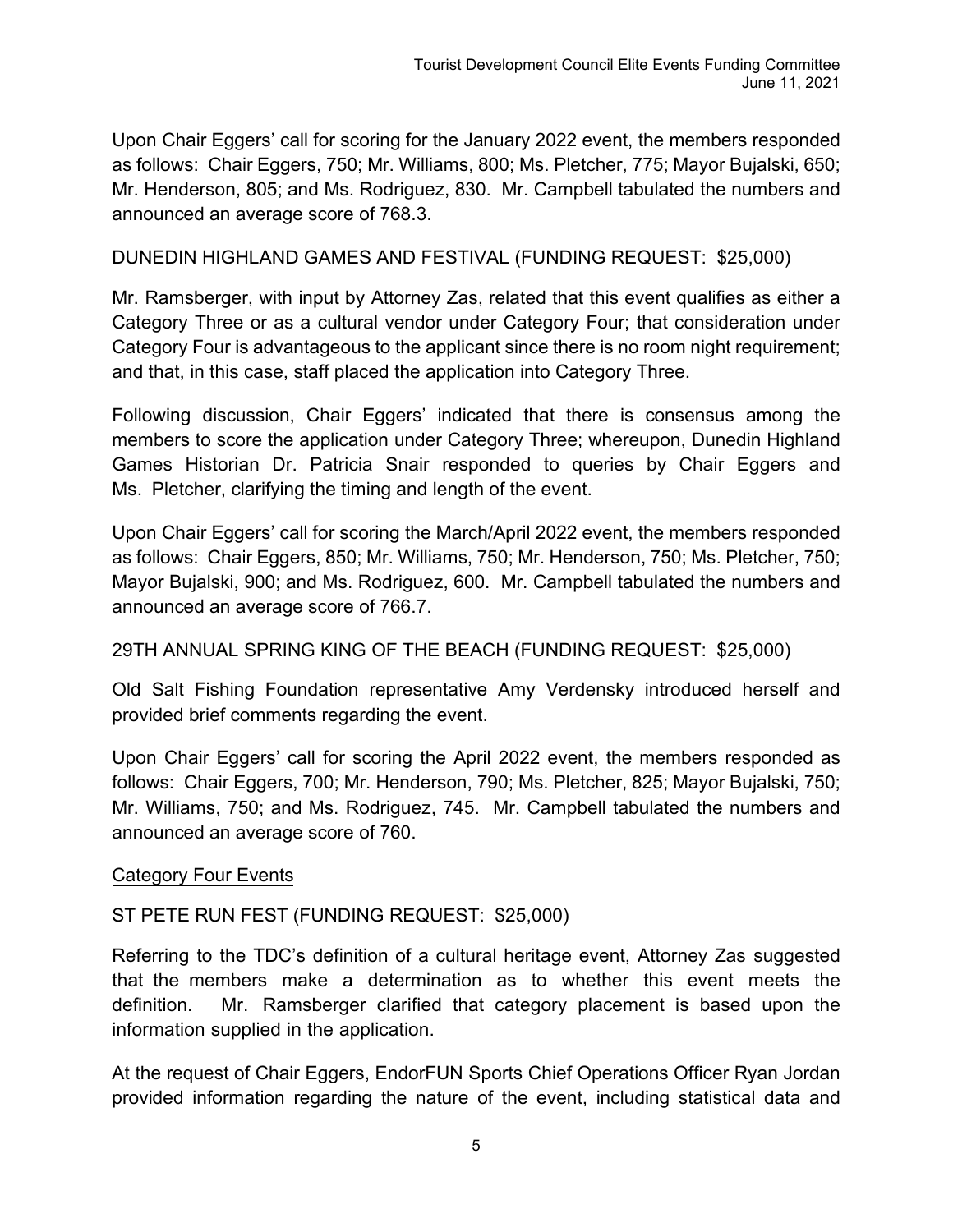marketing efforts. Responding to comments and queries by the members, Mr. Jordan indicated that the event is a festival celebrating St. Petersburg; and that the race is one piece of the event.

Lengthy discussion ensued, with Attorney Zas noting that the cultural heritage category was created to fund events with ties to the history of the community and provided the Martin Luther King, Jr., event as an example. Mr. Williams related that the event could be scored at face value and then discussed further at the TDC meeting. Ms. Pletcher indicated that she believes the event will be difficult to score in this category, and Mayor Bujalski concurred; whereupon, a motion was made by Ms. Pletcher, and seconded by Mayor Bujalski, that the St Pete Run Fest would not qualify as a cultural event. Upon call for the vote, the motion carried unanimously.

Mr. Henderson recommended that despite the decision not to recommend funding to the TDC for this event, VSPC should still provide some form of event support, as has been done in the past.

LOCALTOPIA, "A COMMUNITY CELEBRATION OF ALL THINGS LOCAL" (FUNDING REQUEST: \$25,000)

Keep Saint Petersburg Local Founder and Executive Director Olga Bof appeared and provided information regarding the scale of the event and its significance to the community.

In response to a query by Chair Eggers, Mr. Ramsberger related that the event was funded as a cultural event last year, and discussion ensued; whereupon, Mr. Henderson moved, seconded by Mr. Williams, to consider Localtopia as a cultural event. Following further discussion, and upon call for the vote, the motion carried 3 to 2, with Mayor Bujalski and Ms. Pletcher casting the dissenting votes.

Upon Chair Eggers' call for scoring the February 2022 event, the members responded as follows: Chair Eggers, 700; Mr. Henderson, 725; Ms. Pletcher, 600; Mayor Bujalski, 700; Mr. Williams, 750; and Ms. Rodriguez, 550. Mr. Campbell tabulated the numbers and announced an average score of 670.8.

## Applications Not Meeting Minimum Criteria

## BOOKS AT THE BEACH CONVENTION (FUNDING REQUEST: \$10,000)

Mr. Ramsberger indicated that the application failed to meet the minimum requirements for committee review; and that the applicant has been notified.